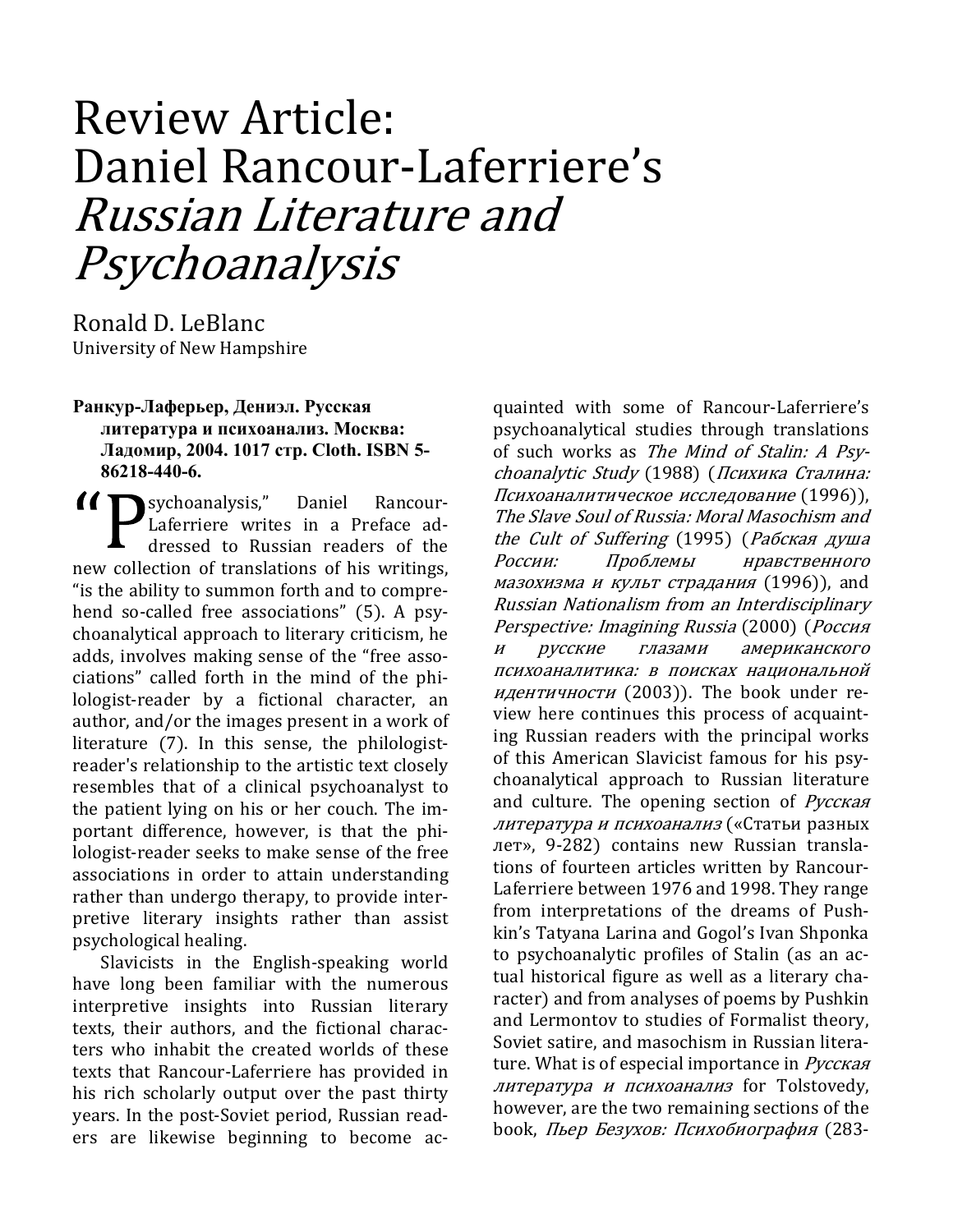538) and *Лев Толстой на кушетке* психоаналитика: женоненавист-ничество, мазохизм и ранняя утрата матери (539- 856), which provide new Russian translations of two books Rancour-Laferriere published during the 1990s: Tolstoy's Pierre Bezukhov: A Psychoanalytic Study (1993) and Tolstoy on the Couch: Misogyny, Masochism, and the Absent Mother (1998).

As its subtitle suggests, *Пьер Безухов:* Психобиография provides a psychoanalytic biography—or "psychobiography"—of the famous hero of *War and Peace*, a highly meditative, inner-directed fictional character who is thinking about himself almost constantly throughout the novel. Pierre Bezukhov, as Rancour-Laferriere points out, is a narcissistic personality who "spends much time actually free-associating on a couch" (287). Treating Pierre as if he were a real person and exploring the hero's self-revealing mental processes (to which Tolstoy gives readers of War and Peace such deep and immediate access), the author provides illuminating psychoanalytic explanations for this fictional character's thoughts, desires, and behavior. Пьер Безухов: Психобиография helps us better understand a number of things about the hero: for example, the lingering effect upon Pierre of his "orphan" status (his unresolved relationship with an absent mother and a rarely present father); the attraction the busty Hélène Kuragina holds, as a pre-oedipal self-object, for the infantile Pierre; the similarities between old Count Bezukhov and young Dolokhov, both of whom serve as "father icons" for the hero; the manner in which Pierre's association with the Masonic brotherhood allows him to "deflect" (or sublimate) his homoerotic urges into a humanitarian impulse to help mankind (to practice brotherly love); and the soothing therapeutic effect that Platon Karatev, as a maternal figure, has on Pierre, launching him on the road to personal autonomy and adult maturity.

Readers are apt to find especially illuminating Rancour-Laferriere's discussion of how Pierre, when he rekindles his love for Natasha Rostova near novel's end, following his epiphanic experiences during French captivity, essentially "backslides" on the independence of self he had managed to achieve under Karataev's tutelage. Platon, the author explains, had helped Pierre to learn at last how to overcome his infantile narcissism and to treat loved ones as separate, autonomous objects. The re-entry of Natasha into Pierre's life, however, suddenly presents the hero with a woman who provides an almost unlimited source of what Otto Fenichel calls "narcissistic supplies," and she very quickly succeeds in taking control over his life. As Rancour-Laferriere puts it, "Tolstoy hands Pierre the perfect self-object on a silver platter, and Pierre can hardly refuse" (498). This precipitous retreat from freedom that the hero experiences in the final sections of War and Peace provides, in part, the basis for the life of conjugal bliss and domestic tranquility that Pierre and Natasha are shown to be leading in the controversial Epilogue Tolstoy appended to his epic novel.

In Лев Толстой на кушетке психоаналитика, it is not one of Tolstoy's fictional characters but the writer himself who is placed on the psychoanalytic couch, where Rancour-Laferriere examines at close range, and in a detailed, unflattering manner, a whole series of psychic disturbances and neurotic behavioral patterns that he claims afflicted Lev Nikolaevich during his life and career, including megalomania, moral masochism, grandiose narcissism, depressive anxiety, low self-esteem, chronic masturbation, hypomanic mood swings, and sadistic impulses. Rancour-Laferriere takes a frank and penetrating look at what he calls "the dark, misogynistic side of Tolstoy's psyche" (541), focusing primarily on what he perceives to be the famous Russian writer's persistently hostile attitude toward women, which he traces back, ontogenetically, to the death of Tolstoy's mother when he was still very young. The author's primary concern in this book, he declares, is to seek a satisfactory explanation for Tolstoy's ambivalent, at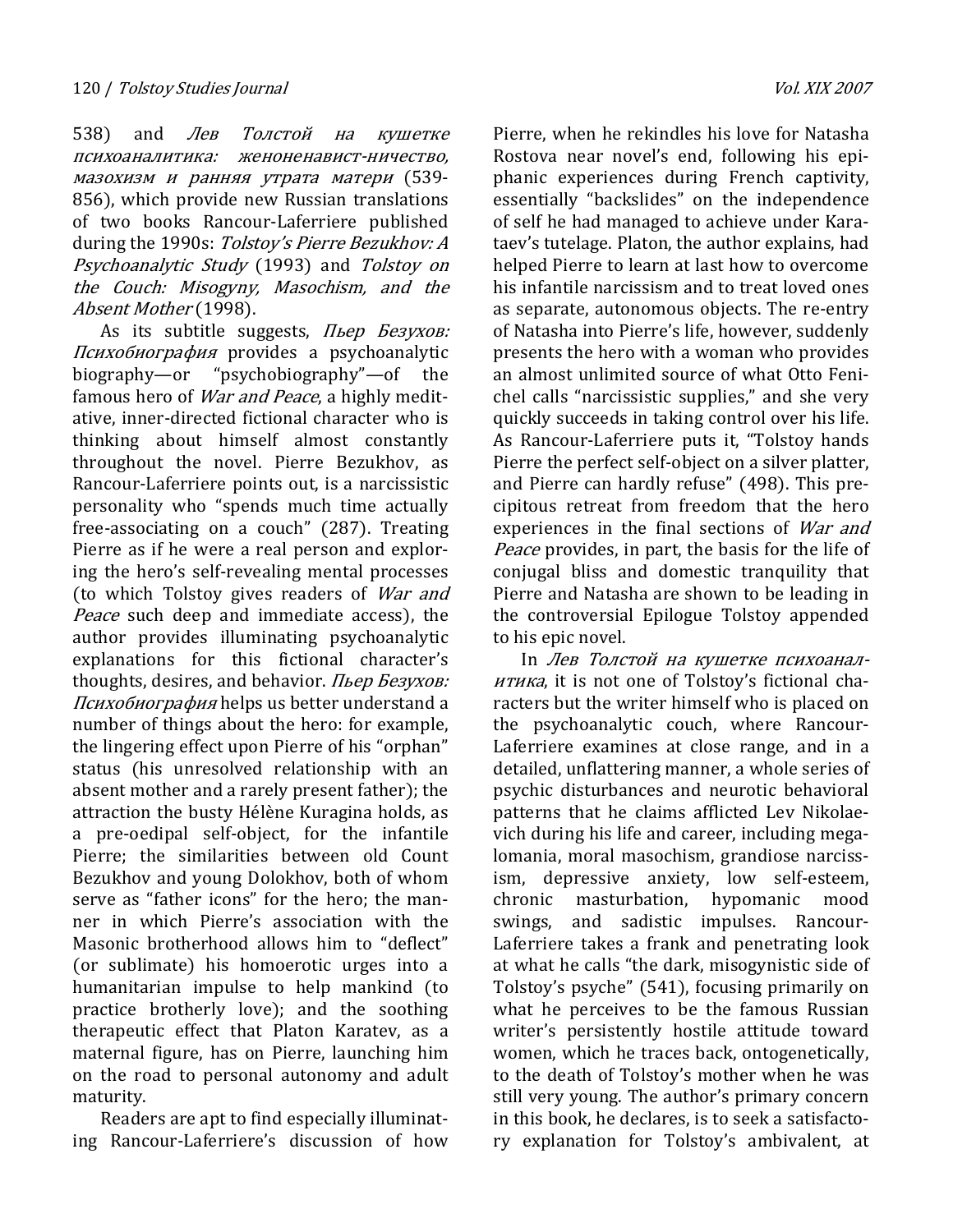times contradictory, feelings about women and sexuality, which are expressed most prominently in The Kreutzer Sonata. "Tolstoy's repudiation of sex," Rancour-Laferriere explains,

is embedded within a complex of polarized feelings about women and sexuality. Tolstoy both desired women and punished himself for his desire. He both needed to damage a woman with his sexuality, and to refrain from damaging her. He both idealized women in their maternal role and hated mothers. These and other personal ambivalences spawned the many and fascinating ambiguities of his novella on human sexuality. (547)

To discover why and how Tolstoy came to create the disturbingly misogynistic images that dominate The Kreutzer Sonata, Rancour-Laferriere examines closely not only the numerous drafts and variants of this bleak novella about an unhappy marriage, but also entries in Tolstoy's personal diaries and his correspondence during the period when he was working on the manuscript. The extreme argument for sexual abstinence that Tolstoy develops in The Kreutzer Sonata is shown to have been generated mainly by his troubling sense of guilt over the uncontrollable rage and anger he felt toward the "absent" mother who did not breastfeed him and who abandoned him by her early death. The novella thus constitutes, in Rancour-Laferriere's words, "more an expression of outright hatred of the 'abandoning' mother than nostalgia for her" (609). Tolstoy, according to the author, expresses this repressed animosity indirectly, displacing it onto other women who, in his unconscious mind, bear a resemblance to his actual mother: that is, such maternal icons as his own wife Sonia, his fictional heroine Anna Karenina, and, ultimately, the unnamed wife whom Pozdnyshev murders. After charting the symptoms of Tolstoy's psychopathology that allegedly manifested themselves while he was working on The Kreutzer Sonata, Rancour-Laferriere examines the writer's stormy relationship with

Sonia, "Lev's major self-object and his primary maternal icon" (796). Concluding his study on a feminist note, Rancour-Laferriere asserts that Tolstoy essentially drove his poor wife crazy, making her "hysterical" through his intense ambivalence about heterosexual interaction.

The volume concludes with an appendix that includes the republication of the quasiautobiographical story, Whose Fault Is It? (Чья вина? По поводу «Крейцеровой сонаты» Льва Толстого. Написано женой Льва Толстого (1895)), a counter-text that represents Sophia Andreevna's artistic response to her husband's controversial novella, a lengthy list of works cited, a list of the original works in English by Rancour-Laferriere that are translated in this volume, and a brief biographical sketch of the author. Some readers in Russia—tolstovedy, in particular—will no doubt be seriously offended by the author's brutally frank psychoanalytic diagnosis of this famous writer and the unflattering picture he paints of the revered sage of Yasnaya Polyana. Moreover, the psychoanalytic approach to literature continues to have its detractors among Slavic literary scholars worldwide. Freud, of course, has come under increasing attack in recent years in the United States as well, where the scientific validity and therapeutic value of his psychoanalytic theories have been questioned, challenged, and in some cases discredited. Not too long ago his picture appeared on the cover of an issue of Time magazine accompanied by the question, "Is Freud Dead?" It seems to be the case, however, that Freud is re-emerging in a much more favorable light in the former Soviet Union, where for many years his works had been repressed and his name vilified. It will be interesting, therefore, to see how well Rancour-Laferriere's psychobiography of Pierre Bezukhov and his analysis of Tolstoy's own troubled psyche will be received among readers in postcommunist Russia.

Although there is much in Русская литература и психоанализ to recommend it